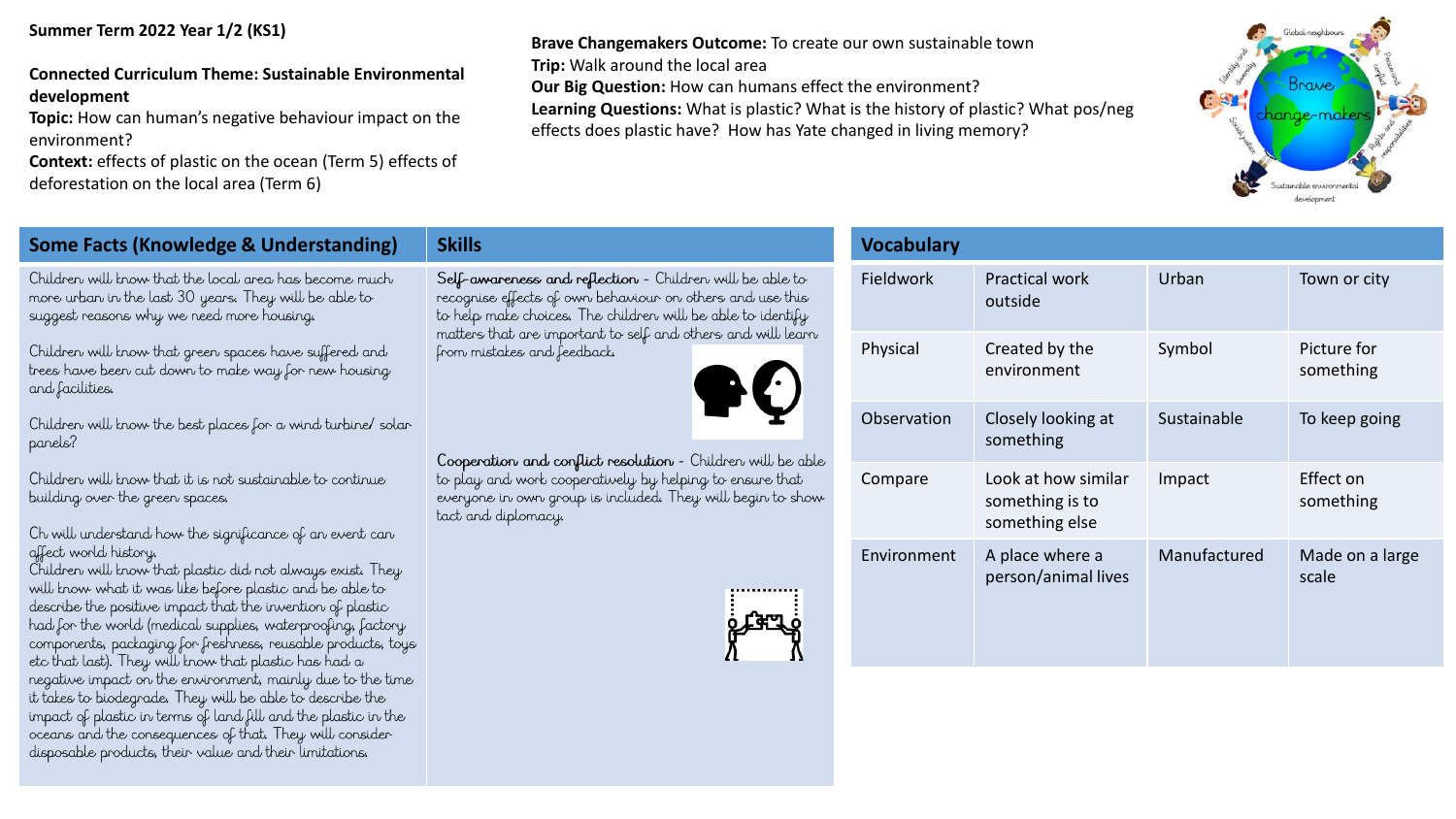| <b>Subject</b>             | <b>Term 5/6 Learning</b>                                                                                                            |
|----------------------------|-------------------------------------------------------------------------------------------------------------------------------------|
| Core Text & Writing        | Core text: Tin forest<br>Narrative: Something fishy<br>Non-fiction: Instructions<br>Curriculum writing: Letter to the council       |
| <b>Reading Skills</b>      | Make predictions: I think that because<br>Use phonics to decode new words.<br>Begin to read fluently taking account of punctuation. |
| <b>Mathematics</b>         | Fractions, mastery in number, multiplication and division                                                                           |
| Science                    | <b>Materials</b>                                                                                                                    |
| <b>Religious Education</b> | What is the good news that Jesus brings?                                                                                            |
| Computing                  | Media & Impact on technology                                                                                                        |
| <b>Physical Education</b>  | <b>Athletics &amp; Cricket</b>                                                                                                      |
| Geography                  | Map work                                                                                                                            |
| History                    | Use information to describe the past<br>Finding answers to questions by looking at simple pictures                                  |
| Art                        | 3D structures                                                                                                                       |
| Jigsaw                     | Relationships                                                                                                                       |
| <b>Music</b>               | Charanga                                                                                                                            |